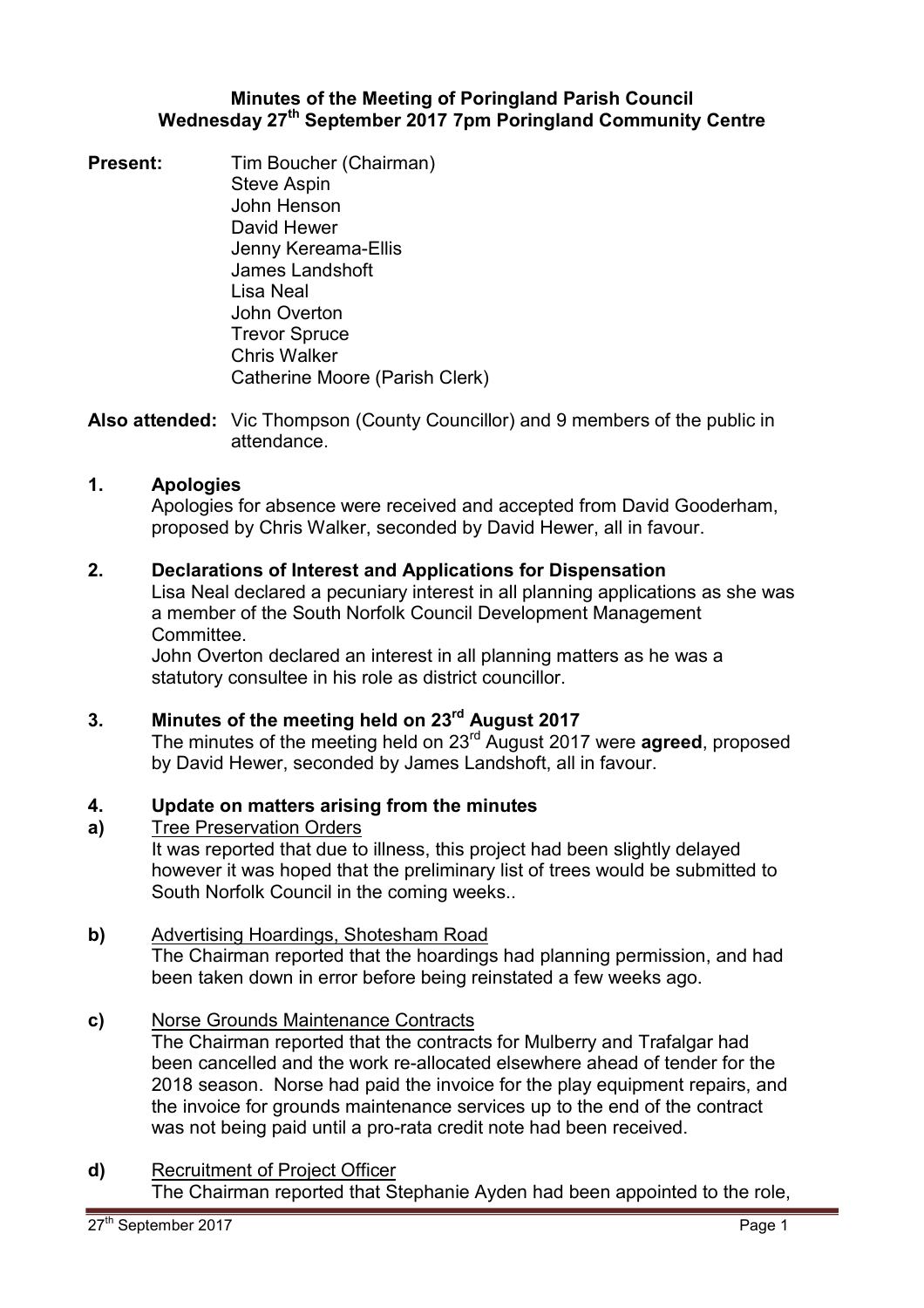and had been in for her induction. She would start properly the following week.

# **5. Report from the Chairman**

Tim Boucher reported that Frankie's Guys had been a huge success, making a profit of £1,350.00. He noted that tickets were on sale for other events between now and Christmas.

Tim also reported that a sub-group of the Neighbourhood Plan Committee had met to shortlist the candidates for Neighbourhood Plan Consultant, and that these would be interviewed later in October.

Finally, Tim reported that the black chairs had been sold for £300.

# **6. Public Participation**

*Standing orders were suspended to allow the County Councillor, District Councillors and members of the public to speak, proposed by John Henson, seconded by James Landshoft, all in favour.* 

# **a)** District Councillors

Lisa Neal reported that following canvassing by the Leader of South Norfolk Council, it looked like the Norwich Policy Area partnership would be dissolved shortly. It had been felt that this group was unfairly disadvantaging South Norfolk, as they along with Broadland were having to take more development sites than Norwich in order to meet the five year land supply. The government had set target figures for housing, these were a little higher than had been hoped but would now include the whole of the South Norfolk area. Early calculations showed that South Norfolk may have met the five year land supply figures. The recent call for sites had taken place, and stage two of this consultation was expected in the new year. It was noted that infrastructure development came at a later stage in the planning process, and that South Norfolk were looking to work more closely with Broadland District Council. A consultant had been appointed to look at partnership working, and although the councils were broadly similar in size and population, South Norfolk had considerable more staff as they ran leisure centres and did waste collection in-house.

# **b)** County Councillor

Vic Thompson reported that a flyer was being distributed to all households stating what should be put into recycling bins. The next campaign would focus on disposal of nappies.

The roads on the Northern Distributer Road were being opened in phases. A meeting had taken place to look at the traffic modelling on the A146, and to consider whether the stacking lane to Bungay was fit for purpose. Improvements to the A47 were scheduled for 2019/2020. The A11 would

have flyovers taking traffic away from the Thickthorn roundabout and onto the A47, and Blofield to Burlingham would be dualled.

Vic circulated information about the 'Friends Against Scams' scheme and encouraged people to be vigilant in this respect.

A website was available to check the status and ISP availability for broadband, via a comparison site.

The Hornsea Project 3 was highlighted, with the nearest point being at Mangreen. A very large building would be constructed, and planners were currently looking at the environmental impact including noise, and electro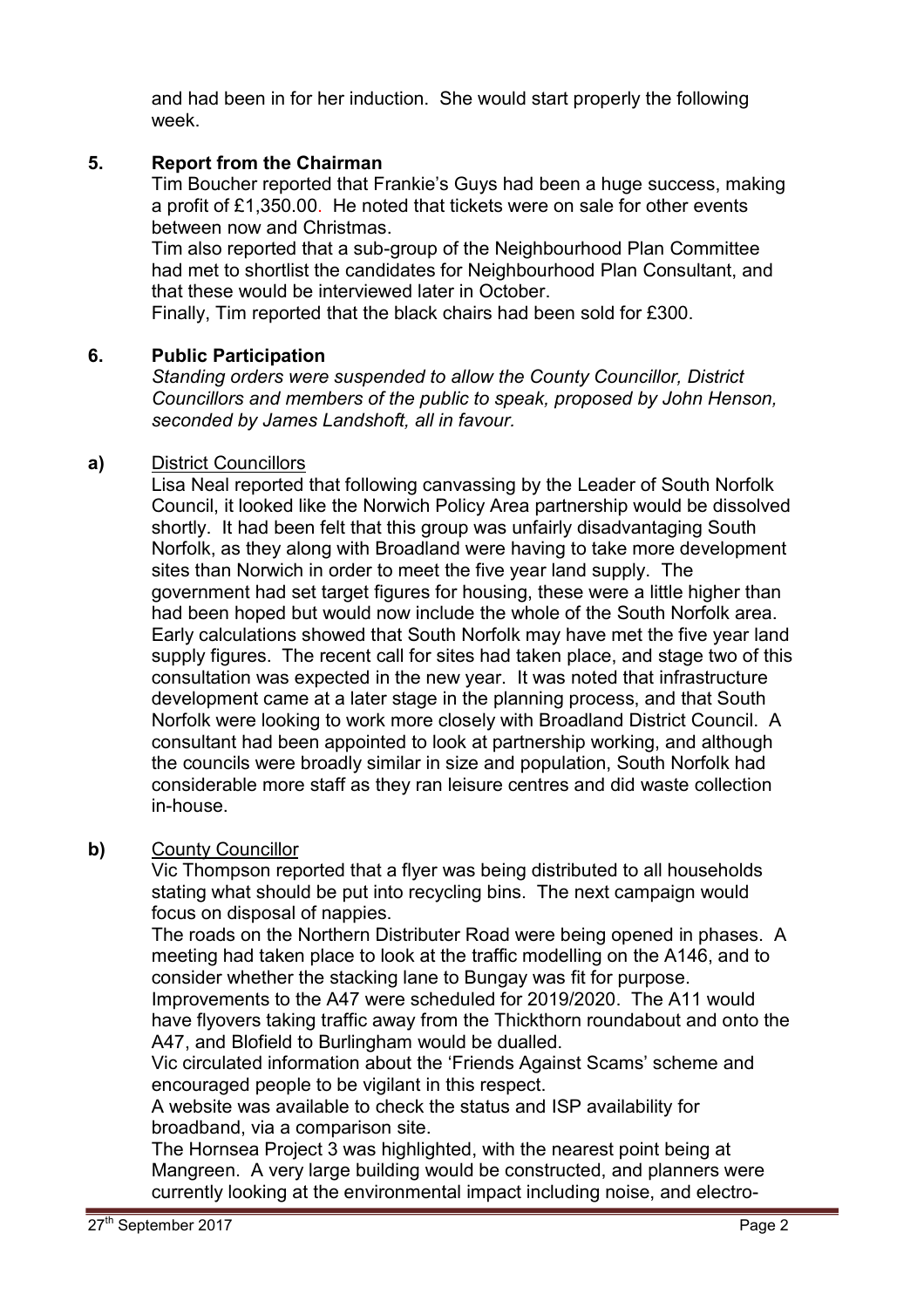magnetic fields.

Finally, Vic noted that he had familiarisation meetings set up with local schools.

## **c)** Public Participation

Three members of the public spoke in support of the amended application to vary the proposed building at 124 The Street. They noted that the building was not proposed for business use, and felt that it was in keeping with the area, and that other neighbours had built similar sheds which overlooked them. The applicant noted that the floor in the original shed, which had been dismantled, had rotted away. The proposed windows were small, at eaves height, and were for ventilation only. Velux windows were not suitable due to the lowered ridge height. Opaque glass would be considered, but was not preferred. The applicants wanted the additional living space, and would be using guttering and water butts to deal with surface water, which had been approved by the Water Management Officer. A neighbour spoke in support, noting that this was a replacement of what had previously been there. The business which previously took place in the shed had been intrusive, and this was a better proposition.

A member of the public reported that he had been approached by a number of people about a bad smell in the village. This was noted, and would be monitored.

A member of the public asked whether a road sweeper could be deployed to the church end of the village. Lisa Neal confirmed that South Norfolk Council attended twice a year with a road sweeper, and agreed she would check that this area had been done. The member of the public reported that there were some low branches in the area which needed lopping.

A member of the public asked whether the Rangers had completed any of the tasks requested? The Clerk was asked to enquire.

*Standing orders were reinstated.* 

#### **7. Planning**

*Lisa Neal left the meeting.* 

#### **a)**  Applications Received

**i)**  2017/1771 124 The Street: Variation of condition 2 of planning consent 2015/1899 (Demolition of existing garden outbuilding and replacement with new garden outbuilding) – Revised design of outbuilding including lowered ridge height and wider building width (amended).

Chris Walker had viewed the amended plans and was familiar with the site. Discussion ensued on the 0.7M space left for maintenance around the structure. It was suggested, but not confirmed, that the new building was the same footprint as the previous building, and that the ridge height had been lowered from the 2015 approved application. The Council had objected to the building at all stages

It was **agreed** to make no further comments, proposed by Chris Walker, seconded by John Henson, all in favour.

**Clerk**

**Clerk**

**Clerk**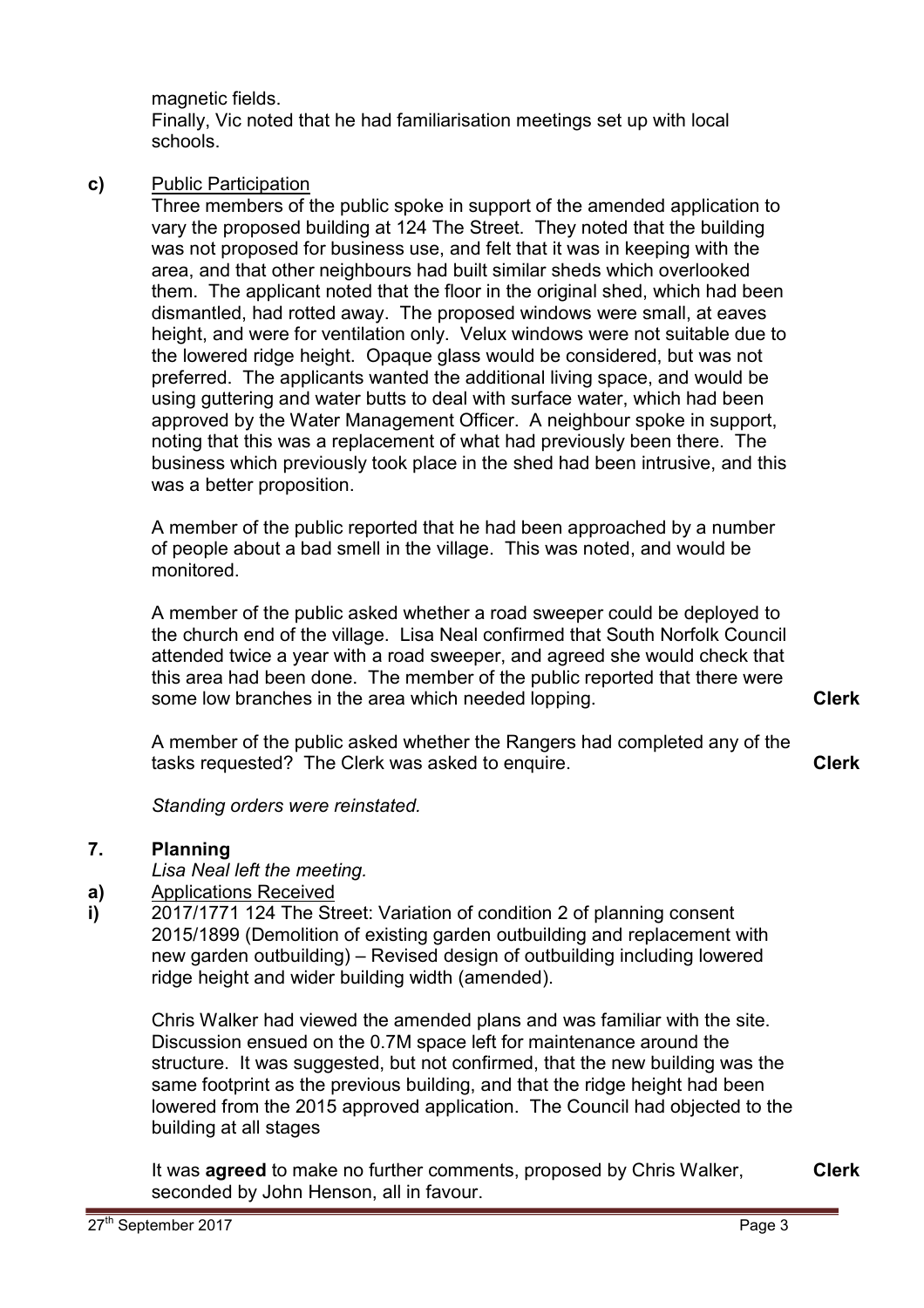**ii)** 2017/2006 35 The Street: Erection of replacement bungalow and new bungalow on rear plot.

> John Henson had viewed the plans and visited the site. The property was the burnt out bungalow opposite The Royal Oak, and the application sought to replace that building and erect a further building behind. It was noted that Oak Avenue was a private road owned by the residents, who could refuse permission for a new entrance. It was not clear whether access was from The Street or from Oak Avenue. It was suggested that access should always be in forward gear, and that the space allocated for parking off Oak Avenue was not sufficient for an average family car. The building would go up to the boundary. It was felt that access via a single track road was not acceptable. John Overton, speaking as district councillor, confirmed that he needed a valid legal reason to push an application to committee, and the advice from planning officers was that there were no valid reasons.

It was **agreed** to object to the application on the grounds of poor access, insufficient parking and overcrowding in the site. Proposed by John Henson, seconded by Chris Walker, 8 in favour, 1 abstention.

**iii)** 2017/2135 10 The Footpath: Single storey rear extension and side extensions and alterations.

David Hewer had viewed the plans and visited the site. The applicant sought to move the bedrooms to the front of the property, building a new kitchen and living room into the new extension and free up space, utilising the area of a sun room. The property didn't have a garage so a storage area was proposed. There had been no objections by the neighbours. The front of the building would see no change.

It was **agreed** to support the application. Proposed by David Hewer, seconded by James Landshoft, all in favour.

- **b)** Planning Decisions
- **i)**  2017/1390 Village Hall, The Street: Variation of condition 2 (to allow revised plans and elevations) of application 2014/1566 – Demolition of existing village hall. Erection of new All Saints Centre, incorporating a dedicated nursery unit, car parking, soft and hard landscaping and all associated works..

**APPROVED**

- **ii)**  2017/1393 Land at Stoke Road: V stack sign displaying proposed development. **APPROVED**
- **iii)**  2017/1394 31 Church Close: Trim overhanging branch to existing crown level (approx.. 6m). **APPROVED**
- **iv)**  2017/1495 Evangelical Free Church, Carr Lane: Discharge of condition 11 (attenuation tank) of 2015/0833 – Proposed demolition of church and erection<br>of dwelling and garage. of dwelling and garage.
- **v)**  2017/1520 Village Hall, The Street: Discharge of conditions 3, 6, 8, 18 of planning permission 2014/1566/F – materials, levels, boundary treatment, hard and soft landscaping. **APPROVED**
- **vi)**  2017/1708 Land north of Shotesham Road (Area D): Discharge of condition 6 following 2014/0319/D – drainage layout. **APPROVED**

**Clerk**

**Clerk**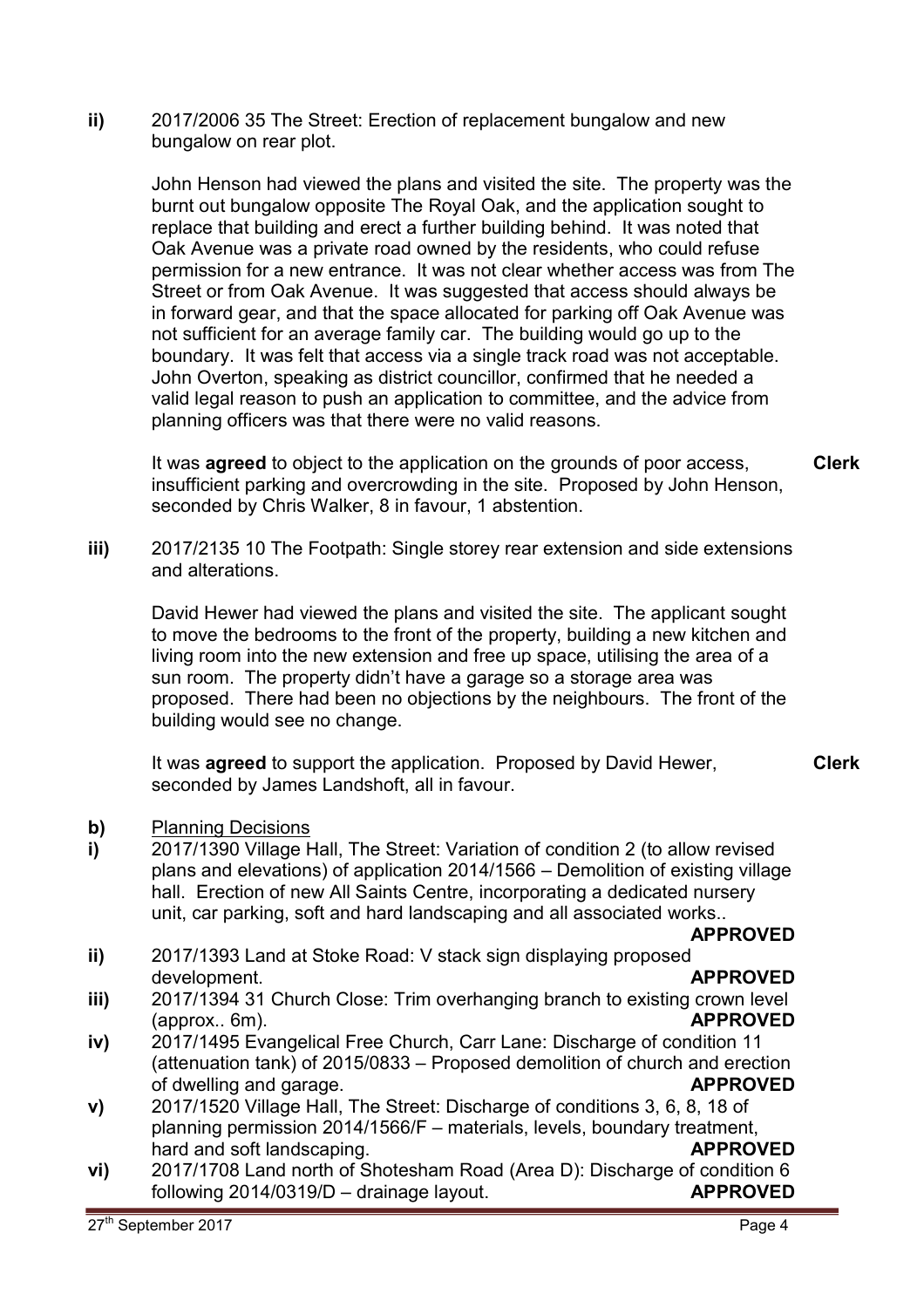- **vii)** 2017/1817 2 White House Gardens: Reduce height of lime tree by 4m. Remove lowest branch over road. Remove any loose and dangerous deadwood. **APPROVED**
- **viii)**  2017/1905 7 Boundary Way: Non-material amendment to planning permission 2016/0893 (Proposed 2 storey side extension) – External openings enlarged and replacement of double doors with bi-fold doors to north east elevation.

### **APPROVED**

**ix)**  2017/1906 Land west of Norwich Road and south of Caistor Lane: Non material amendment from planning consent 2014/0732 – Amendments to plots 35 and 36, gable elevations and side elevations changed to render. **APPROVED**

*Lisa Neal returned to the meeting.* 

#### **8. Correspondence and Consultations**

#### **a)**  Parish Partnership Scheme 2018/19

The Chairman noted that the village gateway scheme was being priced and would be considered by Finance and Governance. Councillors were asked to forward any further suggestions to the Clerk. It was confirmed that the Highways Engineer was looking into the right turn into Rectory Lane issues, and had agreed that the white paint on the roundabouts on Devlin Drive would be reinstated.

### **b)** Community Governance Review: Stage 2 Consultation

The Clerk presented a draft response for consideration. It was felt that the supporting document should be revised so that it stood alone from the previous submission, and a few minor amendments were suggested. It was noted that Framingham Earl were now stating a case not to merge. Concern was expressed by one councillor that the proposal should not go ahead without the support of Framingham Earl councillors, and that residents may find it difficult to have their voice heard. It was confirmed that the agreed Poringland Parish Council response was to support the proposal, and it was not felt that this would represent a democratic deficit, as the whole council would work for the good of the two communities. The individual parishes would not lost their identity. It was **agreed** to submit the response subject to the amendments to make it a stand alone document, proposed by John Henson, seconded by David Hewer, 9 in favour, 1 against.

#### **9. Finance**

**a)**  Receipts, Payments, and Bank Reconciliation The receipts, payments and bank reconciliation for August 2017 were presented and **noted**.

### **b)** Accounts for Payment

It was **agreed** to pay the following accounts, proposed by David Hewer, seconded by Trevor Spruce, all in favour.

|                             | <b>Staff Salaries</b>    | £5,300.39 |
|-----------------------------|--------------------------|-----------|
| <b>HMRC</b>                 | <b>PAYE &amp; NIC</b>    | £1,855.89 |
| <b>Norfolk Pension Fund</b> | Superannuation           | £1,934.25 |
| C Moore                     | Mileage                  | £10.35    |
| RТ                          | Telephone and Broadband  | £42.10    |
| <b>All Saints Centre</b>    | <b>Village Hall Hire</b> | £42.50    |

**Clerk**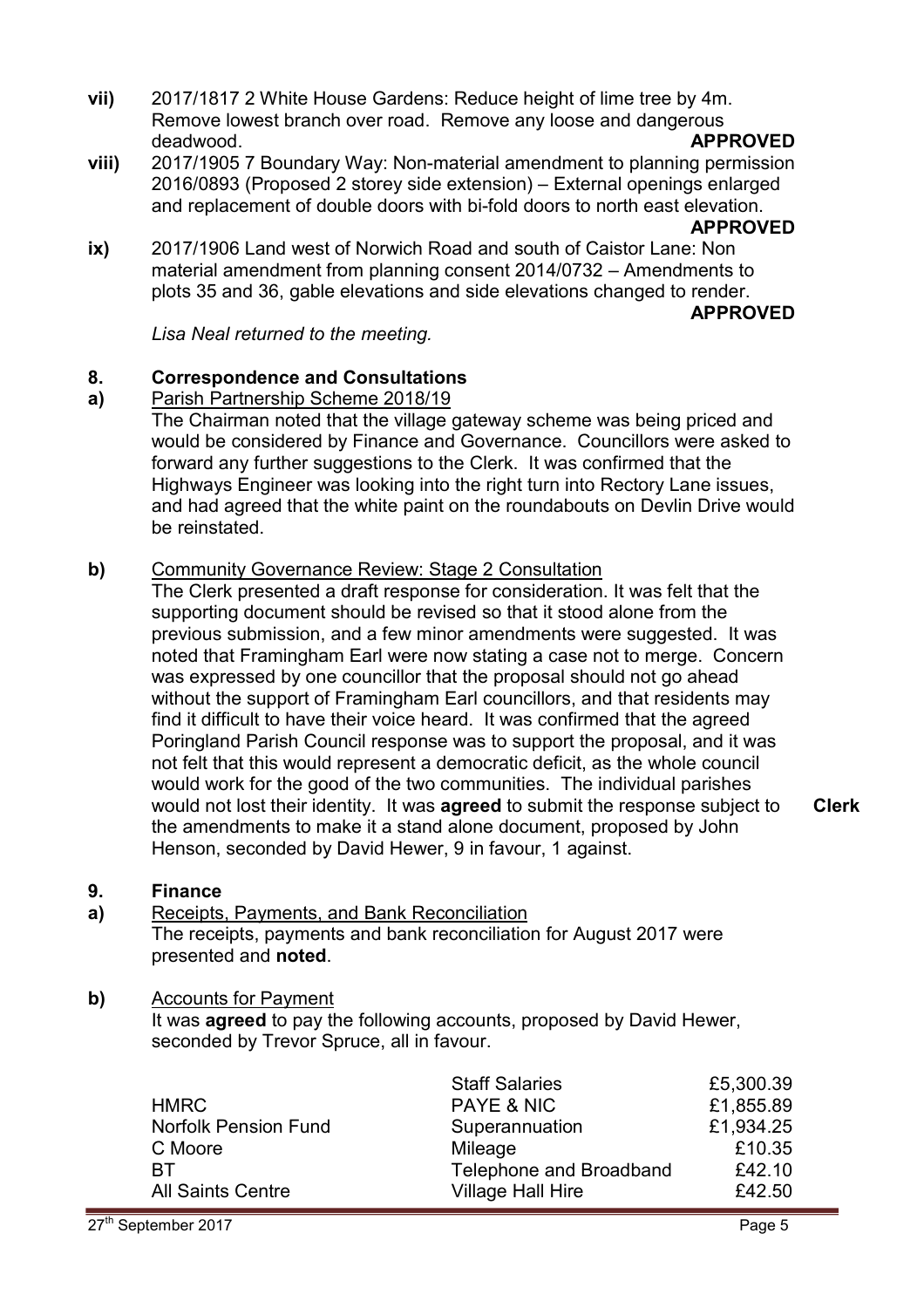| Shaw & Sons                       | <b>Minutes / Burial Books</b>       | £452.38   |
|-----------------------------------|-------------------------------------|-----------|
| <b>Norfolk Copiers</b>            | Printing                            | £20.56    |
| Microshade                        | Hosted IT                           | £138.36   |
| R McCarthy                        | <b>Event Expenditure</b>            | £38.74    |
| <b>Total Gas &amp; Power</b>      | <b>CC Electricity</b>               | £581.62   |
| <b>ESPO</b>                       | CC Gas                              | £40.04    |
| <b>OBAS UK Ltd</b>                | <b>Embroidered Polo Shirts</b>      | £169.79   |
| <b>Spruce Landscapes</b>          | <b>CC Grounds Maintenance</b>       | £226.00   |
| Veolia                            | Waste                               | £86.02    |
| <b>Spruce Landscapes</b>          | <b>Burial Grounds Maintenance</b>   | £750.00   |
| Anglian Water                     | <b>Burial Ground Water</b>          | £14.80    |
| <b>ESPO</b>                       | Padlocks                            | £63.86    |
| <b>Hugh Crane Cleaning Eqt</b>    | <b>Cleaning Materials</b>           | £318.14   |
| <b>HouseProud</b>                 | <b>Relief Caretaking</b>            | £1,033.48 |
| Garden Guardian                   | <b>Grounds Maintenance</b>          | £723.00   |
| <b>Bartlett Signs</b>             | Signage                             | £450.00   |
| <b>Spruce Landscapes</b>          | <b>Grounds Maintenance</b>          | £270.00   |
| Barclaycard                       | Various                             | £336.61   |
| <b>Spruce Landscapes</b>          | <b>Trafalgar Square Maintenance</b> | £120.00   |
| Harry Stebbing Workshop           | Oak Notice Board                    | £1,513.50 |
| The Alarm Company                 | <b>Fire Alarm Standby Battery</b>   | £36.34    |
| L Gooderham                       | Mileage                             | £12.87    |
| Norfolk Parish Training & Support | <b>Chairmanship Training</b>        | £150.00   |
| <b>SLCC Norfolk</b>               | <b>Autumn Conference</b>            | £25.00    |
| Dyno-Rod                          | <b>Grease Trap Cleaning</b>         | £150.00   |
| <b>J&amp;A Saunders</b>           | <b>Window Cleaning</b>              | £90.00    |
| <b>Millar West</b>                | <b>Office Furniture</b>             | £439.31   |
| C Moore                           | Petty Cash Top Up                   | £93.50    |

#### **10. Committees and Advisory Groups**

- **a)**  Open Spaces, Recreation and Environment Advisory Group The report of the meeting was **noted**. It was confirmed that the nettle area at the top of the Community Centre was being sprayed off and returned to grass, and that the dog bin would be moved to nearer the litter bin. The ditch at the Playing Field had been litter picked by the Men's Shed, and the tree stump had been removed.
- **b)** Neighbourhood Plan Committee Report The report of the meeting was **noted**.

## **11. Welcome Home and Memorial Playing Field Trust** The report of the meeting was **noted**.

# **12. Other Matters**

- **a)** Co-options to Neighbourhood Plan Committee It was **agreed** to co-opt John Hodgson, Carl Pitelen, Joss Riley and Anne Barnes to the Committee, proposed by Chris Walker, seconded by John Henson, all in favour. **Clerk**
- **b)** Community Land Project Masterplan The Masterplan was presented for consideration. It was confirmed that this was an artistic impression, and matters such as placement of trees would be